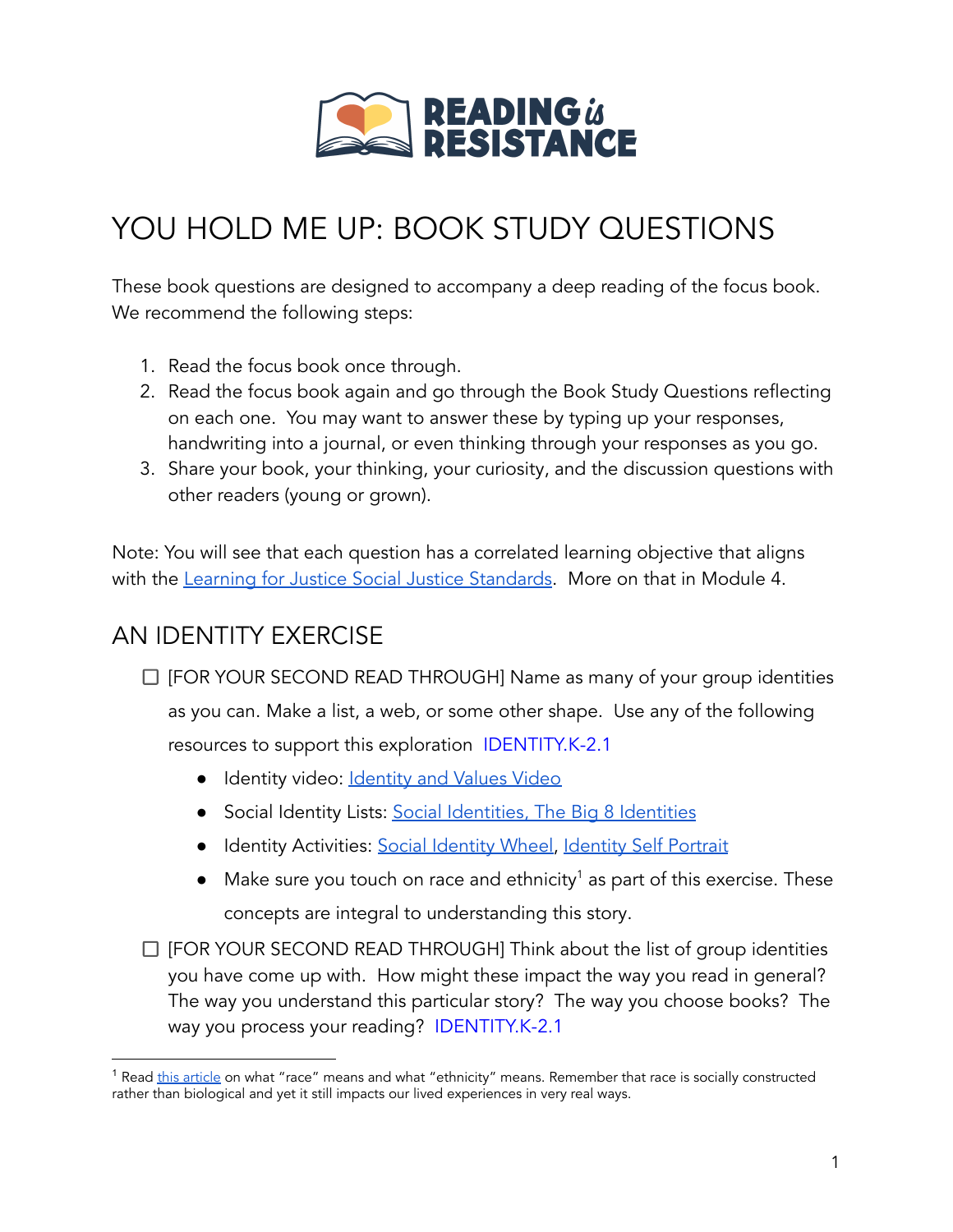

## WHILE READING

Note: Questions are designed to accompany a particular quote and picture pairing starting from the book's beginning and going in sequence.

### "You hold me up when you are kind to me."

- $\Box$  What do you see in the first picture? How does it make you feel? REFLECTION
- $\Box$  What are the characters doing? What is one of your favorite dishes to prepare or eat with friends or family? REFLECTION
- $\Box$  What does kindness feel like to you? How do you show other people kindness? Do all people show kindness in the same way? IDENTITY.K-2.5

#### "When you share with me..."

- $\Box$  What do you see in this picture? REFLECTION
- $\Box$  What is something you have shared or would like to share? When is it most important to share with others? DIVERSITY.K-2.6 & ACTION.K-2.16

#### "When you learn with me..."

- $\Box$  Who do you see in the picture? How are the characters similar? How are they different? How are you similar to and different from the characters? DIVERSITY.K-2.7
- $\Box$  What is your favorite way to learn? Do you like to read? Dance? Play with others? Talk? Make things? REFLECTION